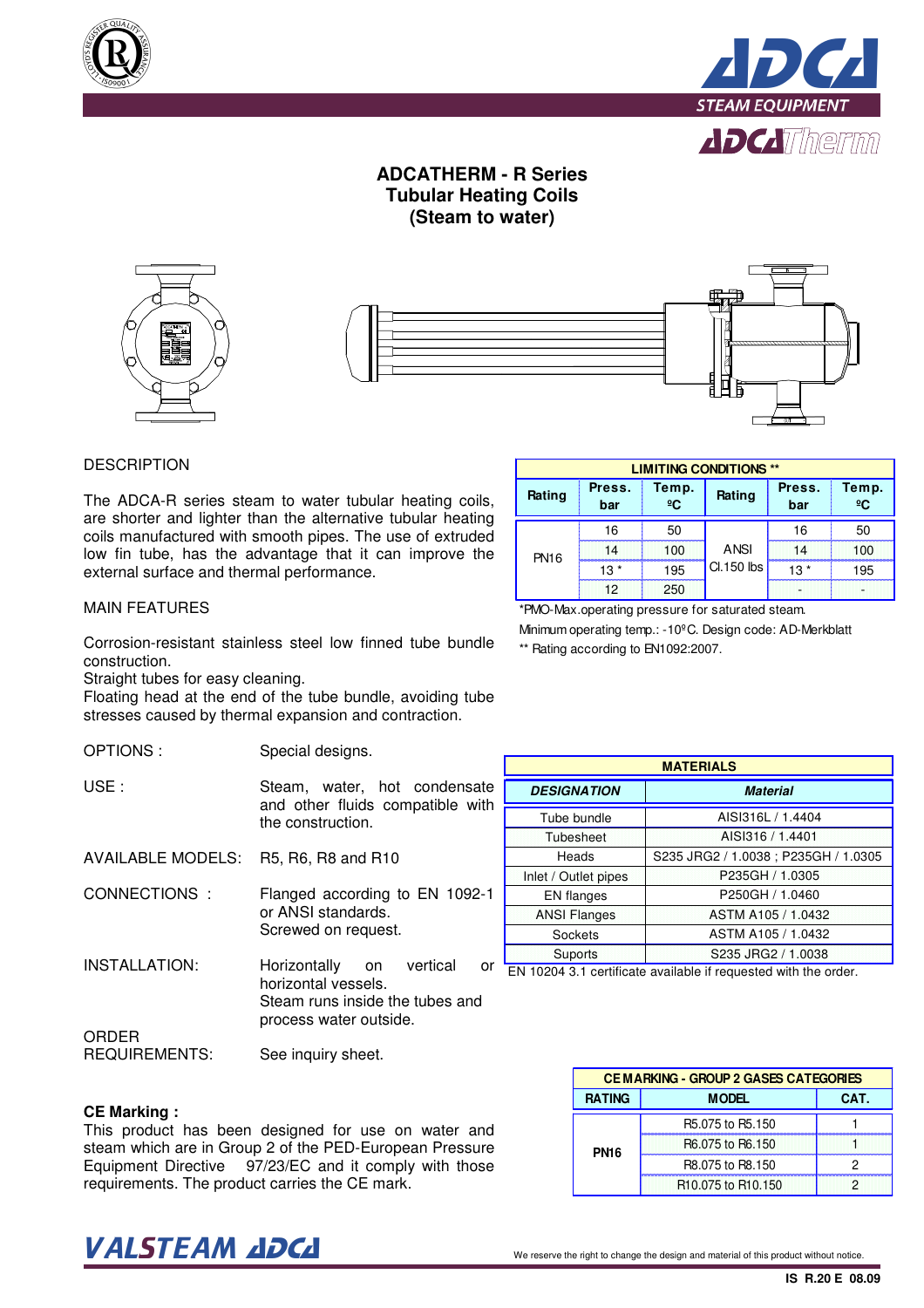





| <b>DIMENSIONS</b>   |      |     |      |     |     |     |     |     |    |    |
|---------------------|------|-----|------|-----|-----|-----|-----|-----|----|----|
| <b>Model</b>        |      | В   | С    | D   | E   |     | G   | н   | d1 | d2 |
| R <sub>5</sub> .075 | 1010 | 234 | 762  | 120 | 139 | 145 | 340 | 128 | 40 | 25 |
| R <sub>5.100</sub>  | 1260 | 234 | 1012 | 120 | 139 | 145 | 340 | 128 | 40 | 25 |
| R <sub>5.150</sub>  | 1760 | 234 | 1512 | 120 | 139 | 145 | 340 | 128 | 40 | 25 |
| R6.075              | 1040 | 254 | 770  | 120 | 168 | 145 | 368 | 157 | 65 | 40 |
| R6.100              | 1290 | 254 | 1020 | 120 | 168 | 145 | 368 | 157 | 65 | 40 |
| R6.150              | 1790 | 254 | 1520 | 120 | 168 | 145 | 368 | 157 | 65 | 40 |
| R8.075              | 1060 | 264 | 780  | 130 | 220 | 145 | 420 | 204 | 80 | 50 |
| R8.100              | 1310 | 264 | 1030 | 130 | 220 | 145 | 420 | 204 | 80 | 50 |
| R8.150              | 1810 | 264 | 1530 | 130 | 220 | 145 | 420 | 204 | 80 | 50 |
| R <sub>10.075</sub> | 1097 | 304 | 775  | 130 | 273 | 145 | 473 | 257 | 80 | 50 |
| R <sub>10.100</sub> | 1347 | 304 | 1025 | 130 | 273 | 145 | 473 | 257 | 80 | 50 |
| R <sub>10.150</sub> | 1847 | 304 | 1525 | 130 | 273 | 145 | 473 | 257 | 80 | 50 |

d1 and d2 connections sized according with the flow conditions.

Dimensions are subject to change without notice.

Since each coil is built to suit specific plant requirements please consult factory for certified dimensions and weight.

Other sizes and designs can be supplied under request.





VALSTEAM ADCA We reserve the right to change the design and material of this product without notice.